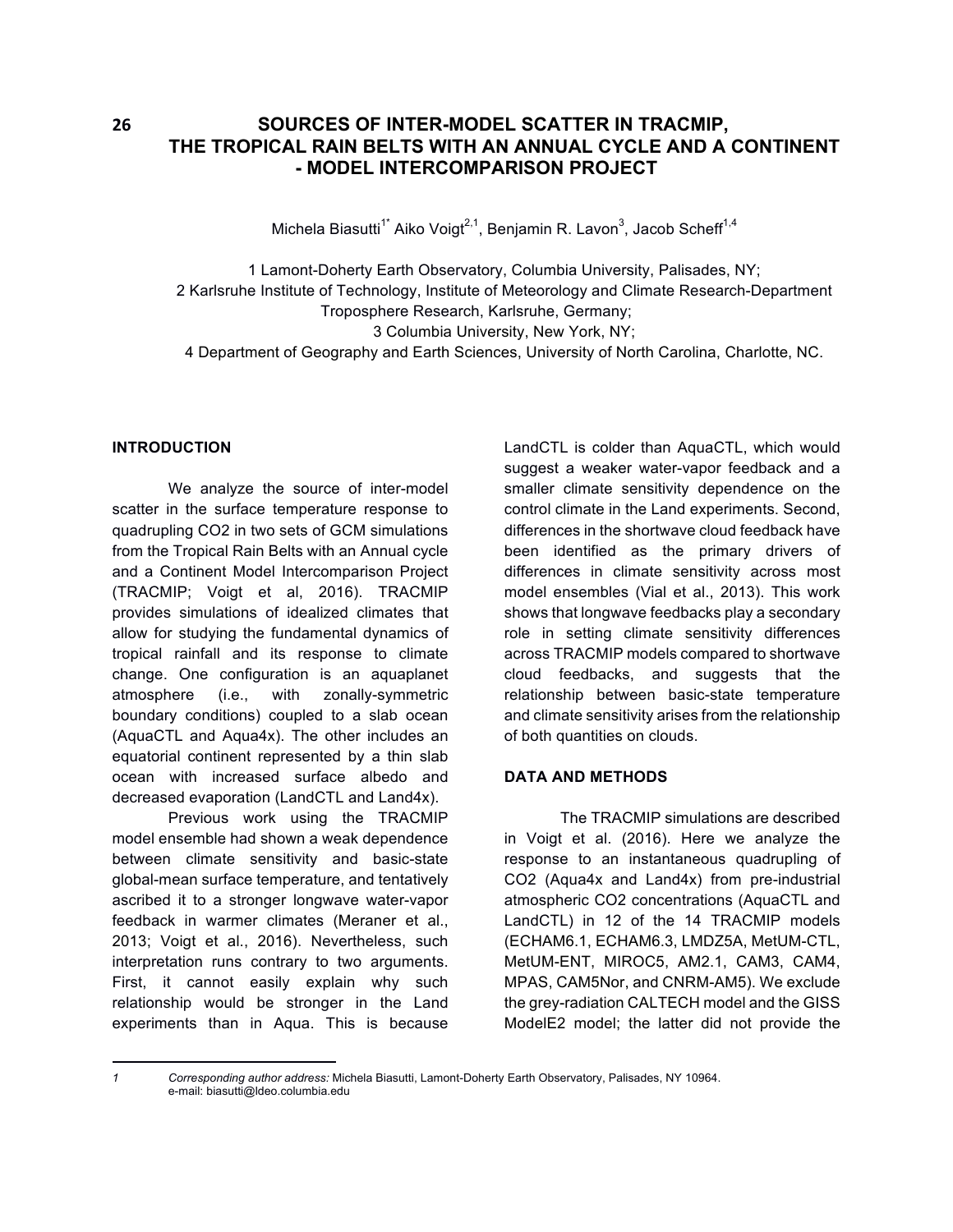initial (disequilibrium) years of the 4x simulations that are necessary for the analysis.

Our principal analysis tools are the forcing-feedback regressions introduced by Gregory et al (2004). For each model, global annual-mean anomalies (from the CTL simulations) of the total (shortwave + longwave) top-of-atmosphere (TOA) radiative flux are plotted against the global annual-mean surface temperature anomaly for that year. The *y* intercept yields the total effective radiative forcing of the CO2 quadrupling, which includes rapid adjustments (Sherwood, et al., 2015). The *x* intercept is given by the model's new equilibrium and measures the total warming (this "Gregory warming" correlates with the 20-year average anomalies nearly perfectly,  $r = .97$ ). The negative of the slope is α, the feedback parameter. We used the same method to compute the individual longwave and shortwave components of the effective radiative forcing and the climate feedback in all-sky (with clouds) and clear-sky (without clouds) conditions. Note that because α is the negative of the Gregory slope, a positive α indicates a negative feedback, and a negative α a positive feedback.

#### **RESULTS**

We estimate the total effective radiative forcings from Gregory regressions of the full TOA radiative imbalance in each model, and find them to be very poor predictors of the resultant warming across models (Figure 1). There appears to be some degree of clustering across models, between models with about 8K warming and models with about half as much warming. Yet, in each group there is significant spread in the forcing estimates. Conversely, the total feedback α is a good predictor of warming, with correlation coefficients of -.91 and -.89 in the Aqua and Land regressions, respectively (Figure 2). Gregory regressions for shortwave and longwave radiative fluxes distinguish the role of each feedback in the total response. The shortwave feedback matches the total feedback reasonably well ( $r = .68$  for both experiments; Figure 3, top right), whereas the longwave feedback does not ( $r = .08$  and  $r = .02$  for Aqua

and Land, respectively; Figure 3, top left). This indicates that the bulk of the scatter in model sensitivity does not come from the longwave forcing of water vapor, as was originally hypothesized in Voigt et al. (2016) to explain the dependence of sensitivity on basic state temperature. Instead, it is explained by shortwave feedbacks from clouds.



Figure 1: Gregory warming plotted as a function of the estimated forcing for Aquaplanet and Land configurations *(without and with underscore, respectively). It is evident* that forcing is not a good predictor of warming.



Figure 2: Gregory warming plotted against the total *feedback α for Aquaplanet and Land configurations (without and with underscore, respectively). A clear inverse* relationship is visible, showing that model differences in warming are driven by model differences in the total *feedback.* Note the two "clusters" of models, one warming *more than the other.*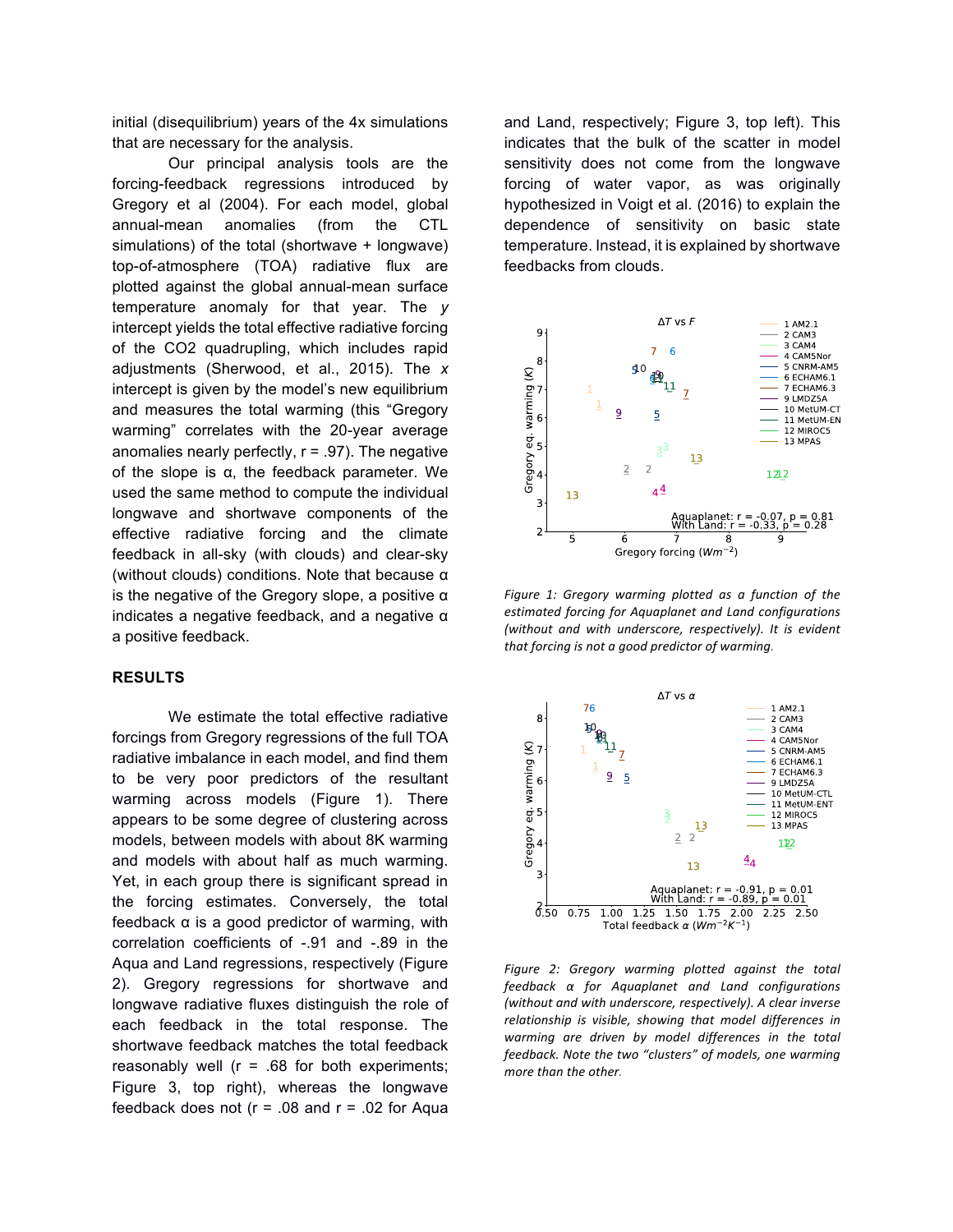

Figure 3: (top left) Longwave feedback versus total feedback. (top right) Shortwave feedback versus total feedback. *Most of the scatter in the total feedback is accounted for by the shortwave feedback. (bottom left) Shortwave cloud feedback* versus shortwave feedback. Clouds are clearly responsible for model differences in the shortwave feedback. (bottom right) Longwave feedback versus shortwave feedback. Note that there are two different classes of behaviors: models with large warming (small total alpha) show a negative correlation between the longwave and shortwave feedback, while models with small warming *(large total alpha)* show no such correlation. In all plots, Aquaplanet and Land configurations are distinguished by the underscore *(no underscore for Aquaplanet, underscore for Land configuration).* 

Indeed, model differences in the shortwave feedback result from the shortwave cloud feedback (Figure 3, bottom left). The shortwave cloud feedback is estimated from the TOA shortwave cloud radiative effect (CRE), which is justified because there is no sea ice in TRACMIP and the land surface albedo is prescribed. The shortwave feedback itself is a fairly good predictor of warming, with  $r = -0.61$  $(p=0.04)$  and  $r = -.65$  ( $p=0.02$ ) for Aqua and Land

(not shown). Finally, we return to the question of the relationship of climate sensitivity with basicstate temperature. The shortwave feedback "predicts" the basic state temperature relatively well  $(r = -.52$  and  $-.53$  for Aqua and Land, respectively; not shown), but the *total* feedback has slightly better predictive power ( $r = -0.57$  and -.61 for Aqua and Land; not shown). This suggests that the longwave feedback, while by itself a poor predictor of basic-state temperature